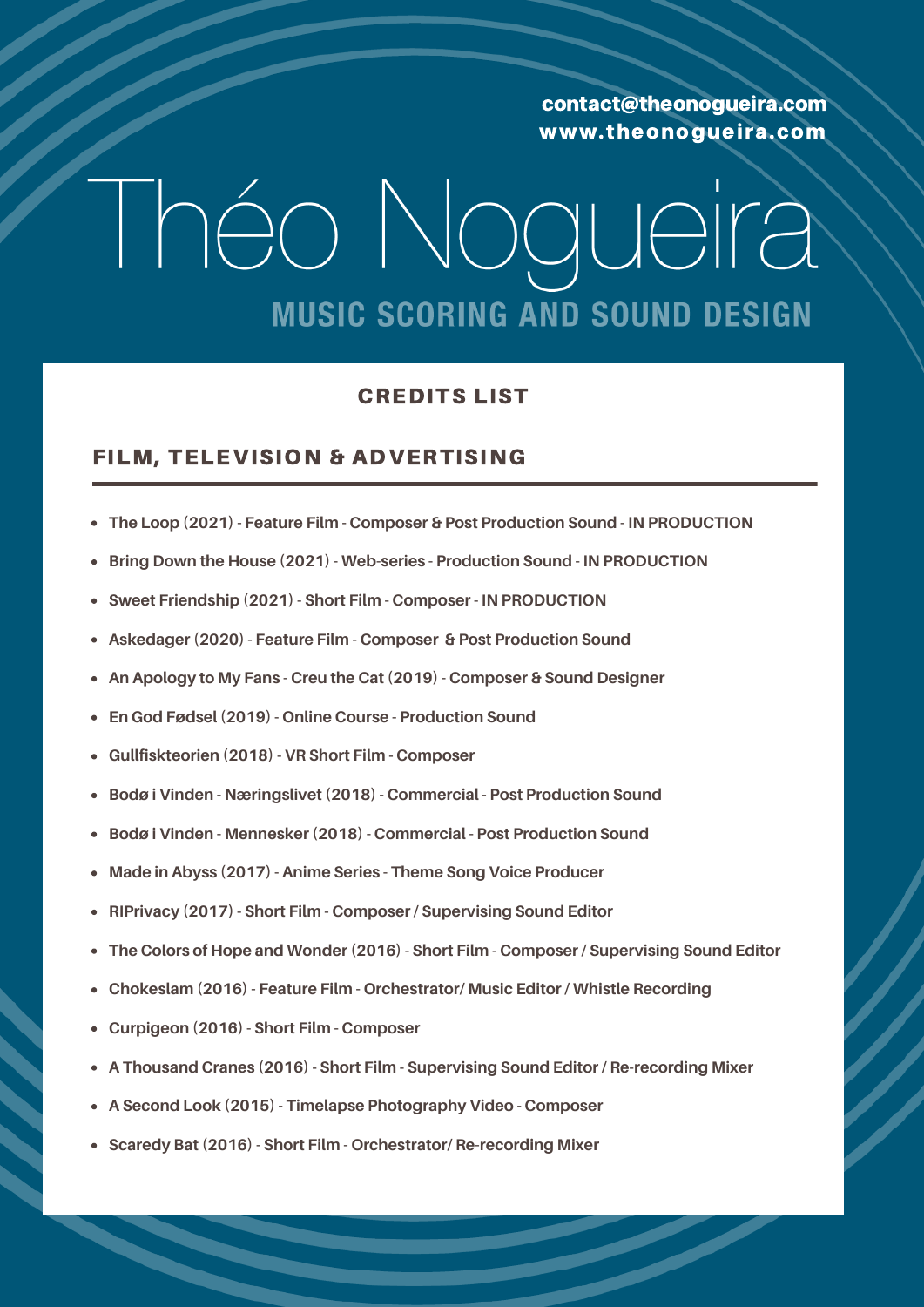## I héo Nogueira **MUSIC SCORING AND SOUND DESIGN**

#### VIDEO-GAMES

- **Earthlock 2 (2021) - Audio Director - Unreal Engine - IN PRODUCTION**
- **Last Days of Snow (2021) - Audio Designer & Implementer - Unreal Engine - IN PRODUCTION**
- **Harry Potter Wizards Unite (2019) - Music System Implementer - FMOD**
- **Animal Island (2019) - Sound Designer**
- **Poppy Pets (2019) - Sound Producer**
- **Idle Frontier (2019) - Sound Designer**
- **Vineyard Valley (2019) - Sound Designer**
- **Rolling Sky 2 (2019) - Composer**
- **Rolling Sky 1 (2019) - Composer**
- **Century Siege (2019) - Sound Designer & Audio Implementer - FMOD**
- **Amber Sky 2088 (2019) - Composer & Music System Implementer - FMOD**
- **War Dragons (2019) - Sound Designer**
- **Wild Beyond (2018) by Strange Sevens - Sound Designer**
- **Genies & Gems Mummy Marathon (2018) by JamCity - Sound Designer**
- **Empire Warriors (2018-Present) - Voice-Over Designer**
- **Curse of Davy Jones (2017) - Composer**
- **Deadwood Mansion (2017) - Composer**
- **The Initial (2017) - Theme Song Co-Composer**
- **Realm Defense (2016-Present) - Voice-Over Supervisor**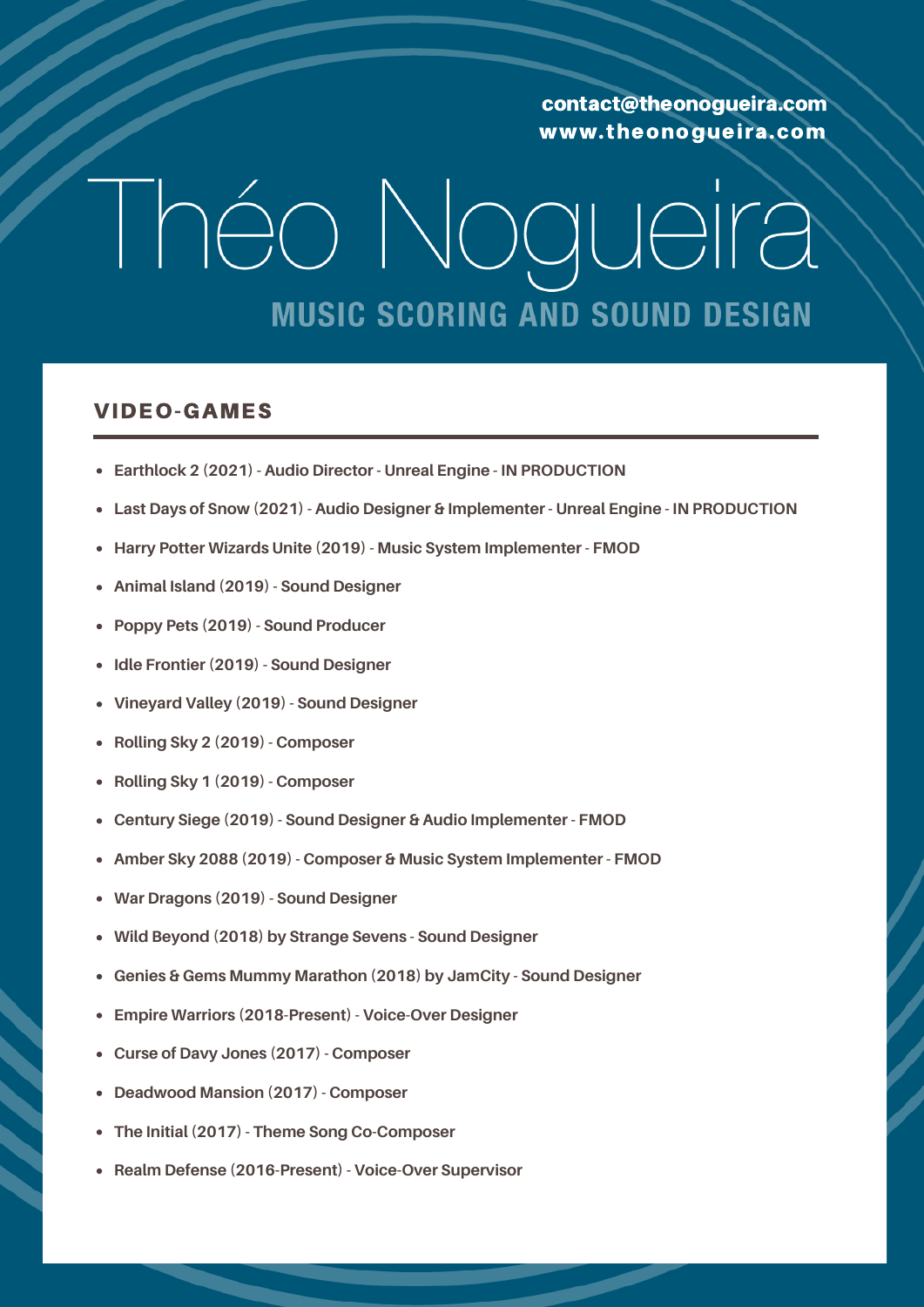## I héo Nogueira **MUSIC SCORING AND SOUND DESIGN**

#### SONGWRITER

- **"Railroad" (2017) - Single Album - Singer & Songwriter**
- **"Escape the Machine" ft. Mika Kobayashi (2017) - Songwriter/ Engineer/ Mixer/ Master**

#### MUSIC PRODUCTION

- **"Underground River" ft. Raj Ramayya (2017) - Vocal Producer**
- **"Walking in Twos" by Amanda Abizaid (2017) - Album - Engineer/ Mixer/ Master**
- **"Lithium Flower" by Raj Ramayya (2017) - Single Cover - Engineer**
- **"Digimon Theme" by Raj Ramayya (2017) - Single Cover - Engineer**
- **"Pokemon Theme" by Raj Ramayya (2017) - Single Cover - Engineer**

#### ALBUMS

- **"Askedager" (2020) - Soundtrack - COMING SOON**
- **"Guldfisketeorien" (2020) - Soundtrack - COMING SOON**
- **"Los Colores de la Esperanza y el Olvido (The Colors of Hope & Wonder)" (2019) - Soundtrack**
- **"Railroad" (2017) - Single**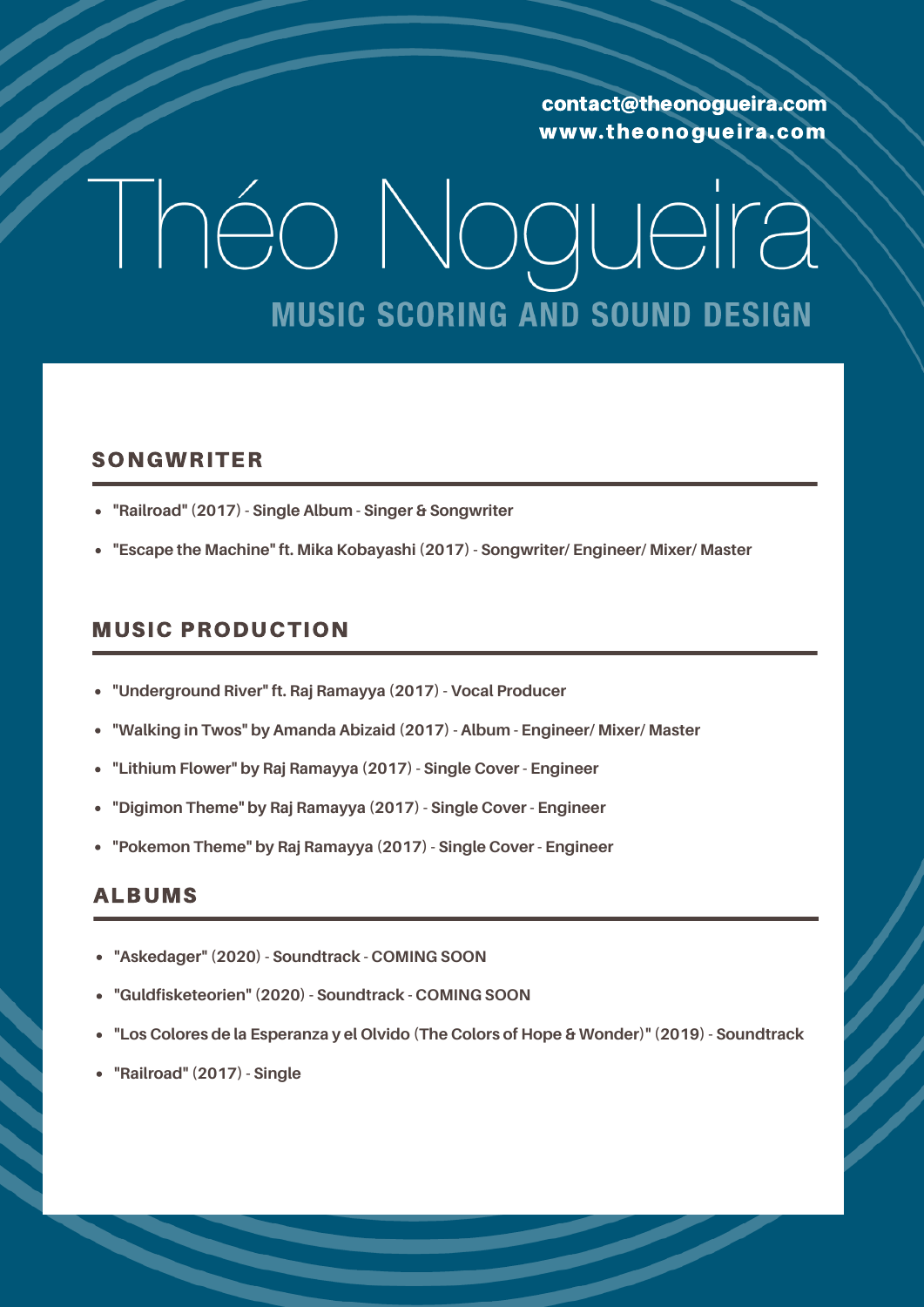# Théo Nogueira **MUSIC SCORING AND SOUND DESIGN**

#### ARRANGING - KARAOKE TRACKS - SMULE APP

- **"How Far I'll Go" (2017) – From Disney's "Moana"**
- **"Cruel Angel's Thesis" (2017) – From Anime "Evangelion"**
- **"I'll Make a Man Out of You" (2016) – From Disney's "Mulan"**
- **"Can You Feel the Love Tonight" (2016) – From Disney's "Lion King"**
- **"Part of Your World" (2016) – From Disney's "Little Mermaid"**
- **"Hakuna Matata" (2016) – From Disney's "Lion King"**
- **"I'll be Home" (2017) – by Meghan Trainor**
- **"Deja que te Bese" (2017)"El Perdon" (2017)**
- **"Hasta que Salga el Sol" (2017)**
- **"La Muralla Verde" (2017)**
- **"Salome" (2017)**
- **"Sexo Pudor y Lagrimas" (2017)**
- **"Y Yo Sigo Aqui" (2017) – by Paulina Rubio**
- **"Como Yo Te Amé" (2017) – by Armando Manzanero**
- **"Aquarela do Brasil" (2016) – by Ary Barroso**
- **"Anything You Can Do" (2016)**
- **"There's No Business Like Show Business" (2016)**
- **"Count My Blessings" (2016)"Blue Skies" (2016) – by Ella Fitzgerald**
- **"Always" (2016) – by Frank Sinatra**
- **"Under the Sea" (2016) – From Disney's "Little Mermaid"**
- **"This is Halloween" (2016) – From "A Nightmare Before Christmas"**
- **"Supercalifragilisticexpialidocious" (2016)**
- **"Be Prepared" (2016) – From Disney's "Lion King"**
- **"Morning Report" (2016) – From Disney's "Lion King"**
- **"I Just Can't Wait to be King" (2016) – From Disney's "Lion King"**